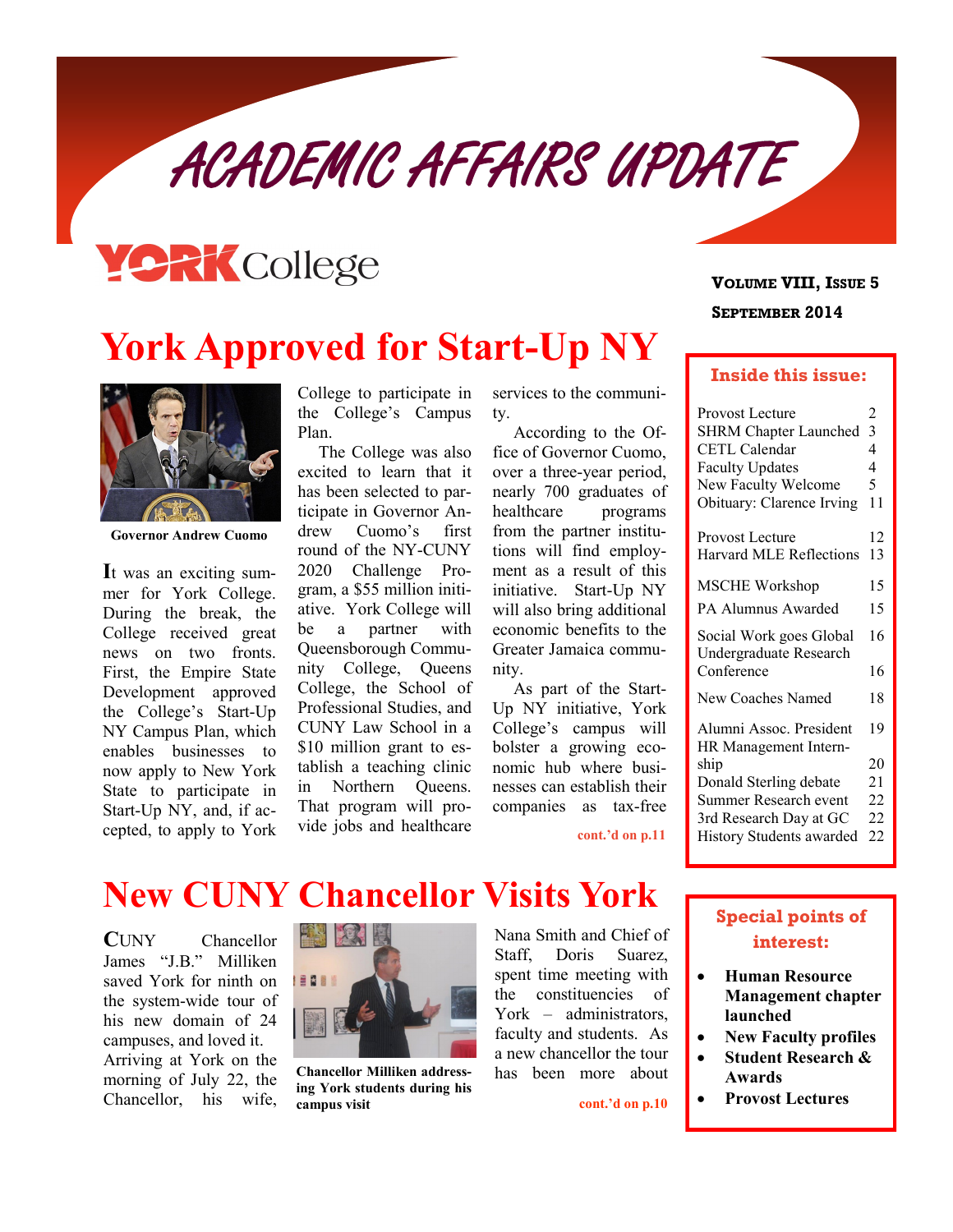#### **VOLUME VIII, ISSUE 5**

**Page 13**

## **Harvard MLE Institute Reflections**

**by Holger Henke, Ph.D.**

**T**he month of June saw splendid weather in Boston and Harvard's Graduate School of Education hosted a splendidly organized and executed Institute for Management and Leadership in Education (MLE). The annual professional development event was a superb opportunity to take a few moments to reflect with the help of theory, researchdriven lectures and conversations, and practical exercises on what we do on a daily basis as we work at a university or college – teaching, researching, and managing and leading the administrative aspects of the venture called higher education. What are the foundations of our vision, imagination, organizational skills and how can administrators self-consciously understand and enhance these?

There are of course always a few who will cynically opine that administrators don't have a clue or are not of great relevance in the scheme of higher education and that "it" all just happens in the classroom, the "field", the library, or the laboratory. However, this is of course not so, and with more intense assessment and federal and state

regulation, tightening accreditation standards, as well as close scrutiny of the tax- and tuitionpaying public, college administration and leadership actually becomes more and more a critical function for institutional and student success.

The Harvard MLE provides a space where enthusiastic, accidental, and more reluctant administrators get an opportunity to reflect on current issues in higher education, and develop tools to better cope with those and actually become leaders in their respective areas. I consider myself fortunate to have been able to participate in MLE and learn from and with various higher education thoughtleaders, practitioners, and fellow administrators from around the nation, as well as countries such as Australia, Canada, Denmark, India, and New Zealand.

This year's two-week program offered numerous lectures, conversations, workshops, and opportunities for formal and informal conversations pertaining to issues such as understanding different dimensions of leadership, collaboration in groups, college budgets and financial sustainability, strategic planning and

development, diversity issues, internationalization, and the emergence of new formats and institutions of learning. The various sessions were steered by distinguished Harvard faculty such as Robert Kegan (MLE director), Bridget Terry Long, James Honan, Daniel Wilson and Justin Reich, and equally accomplished "adjunct" faculty such as Lee Bolman (University of Missouri), Kent Chabotar (President, Guilford College), Carlos Cortés (Univ. of California), Judy Jackson (University of Kentucky), Tamar March (Arden Seminars), and Laura Palmer Noone (President emeritus, Univ. of Phoenix).

Focused plenary conversations with two very successful college presidents – Lawrence Bacow (President emeritus, Tufts University) and the charismatic and visionary Freeman Hrabowski (President, University of Maryland – Baltimore County, who was accompanied by his VP for Institutional Advancement, Gregory Simmons) – rounded out the intense program by giving MLE participants an opportunity to apply and probe some of the knowledge



**Asst. Provost Henke (2nd from left) and fellow members at this year's MLE Institute**



**MLE members during a break**

**cont.'d on p.14**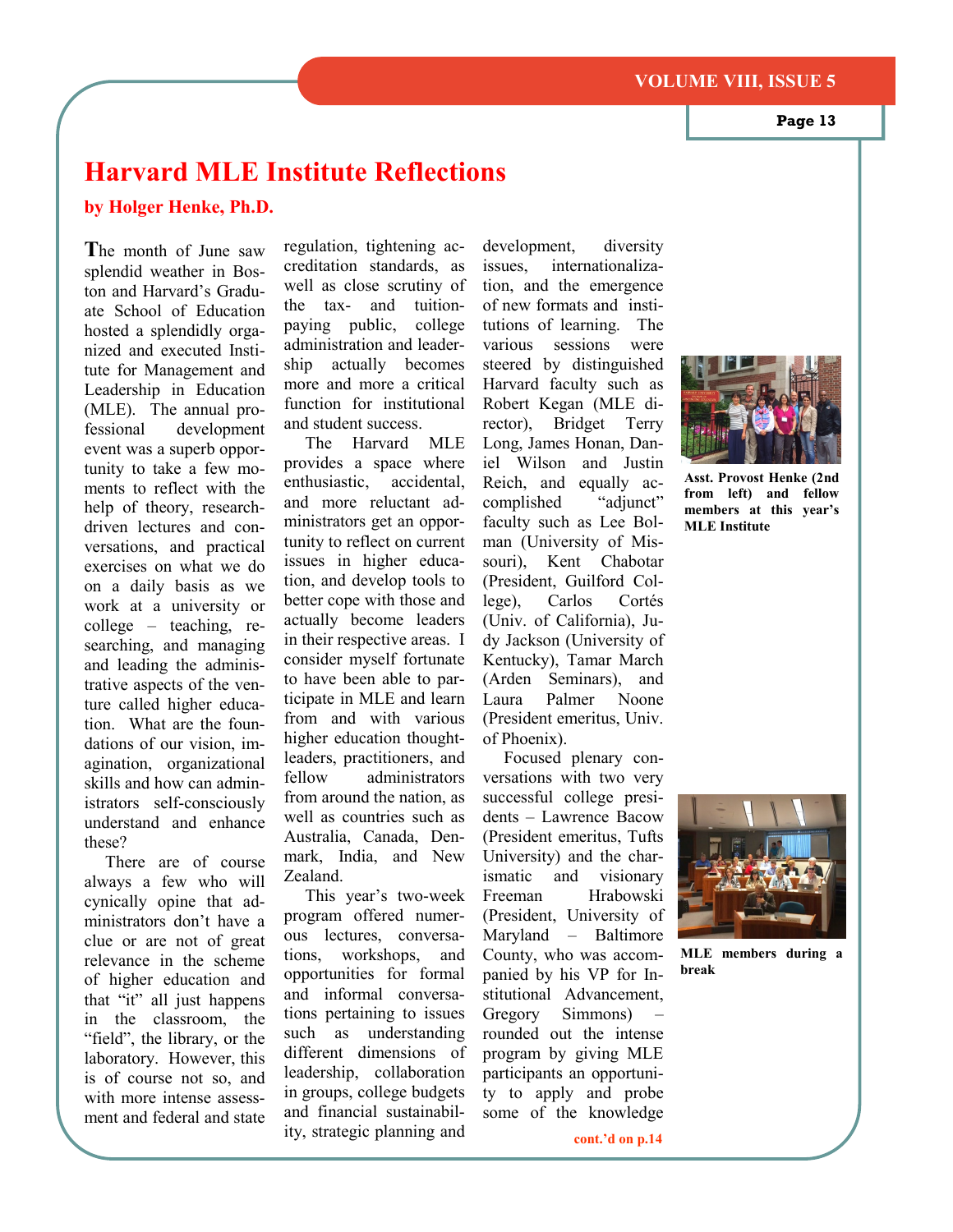#### **cont.'d from p.13**

gained in the lecture and workshop sessions. Dr. Hrabowski – like the previous CUNY Chancellor, a mathematician – coined one of the most memorable blunt phrases issued during this year's MLE, when he unapologetically stated with regard to underserved and minority students such as those served by his Baltimorebased institution: "We don't know how to deal with America's geniuses. That's why we're ending being a\*\*holes."

Almost each session was guided by extensive reading that had to be prepared in advance. The multiple sessions led by Robert Kegan required reading in his (and Lisa Lahey's) book Immunity *to Change* and Lee Bolman's lectures were to be prepared by covering his book (with Joan V. Gallos) *Reframing Academic Leadership*. Numerous themed lunchgroups, social gatherings, a harbor cruise, and a lastnight New England Clambake allowed participants to exchange experiences and network among themselves. Social networking was also encouraged by exercises that extend beyond the Institute itself.

tute was accompanied by two weeks of sunshine only helped to cement and positively reinforce the lessons of this transformational professional development opportunity. I have no hesitation recommending the MLE to colleagues who embrace the pursuit of academic leadership and seek ways to improve their managerial sensitivities and leadership skills in an environment of supportive colleagues and guided by nationally-acclaimed scholars, practitioners, and thought-leaders.





# **Congratulations !**

**Dr. Basdeo Mangru (Assoc. Professor, Dept. of History & Philosophy, School of Arts & Sciences), recently published his edited book** *Colonial Emigration from the Bengal Presidency* **(London: Hansib Publications Ltd., 2014.)**

#### **cont.'d from p.11**

fessor Emerita Laura Fishman sent a statement, which was read aloud. Other tributes that were likewise read were from Drs. Dolores Sandoval and Barbara McCloud, Glennette Tilley Turner, Tommy Davis, William

White, and Flora Jones.

Jonathan Quash and Mr. Mark Adams provided an additional musical interlude and closing selection. Finally, Dr. Parmet noted that guests could remember Clarence Irving by sending a donation to the York College Development Department payable to the York College Foundation with a notation directing it to the Black American Heritage Music History Archive.